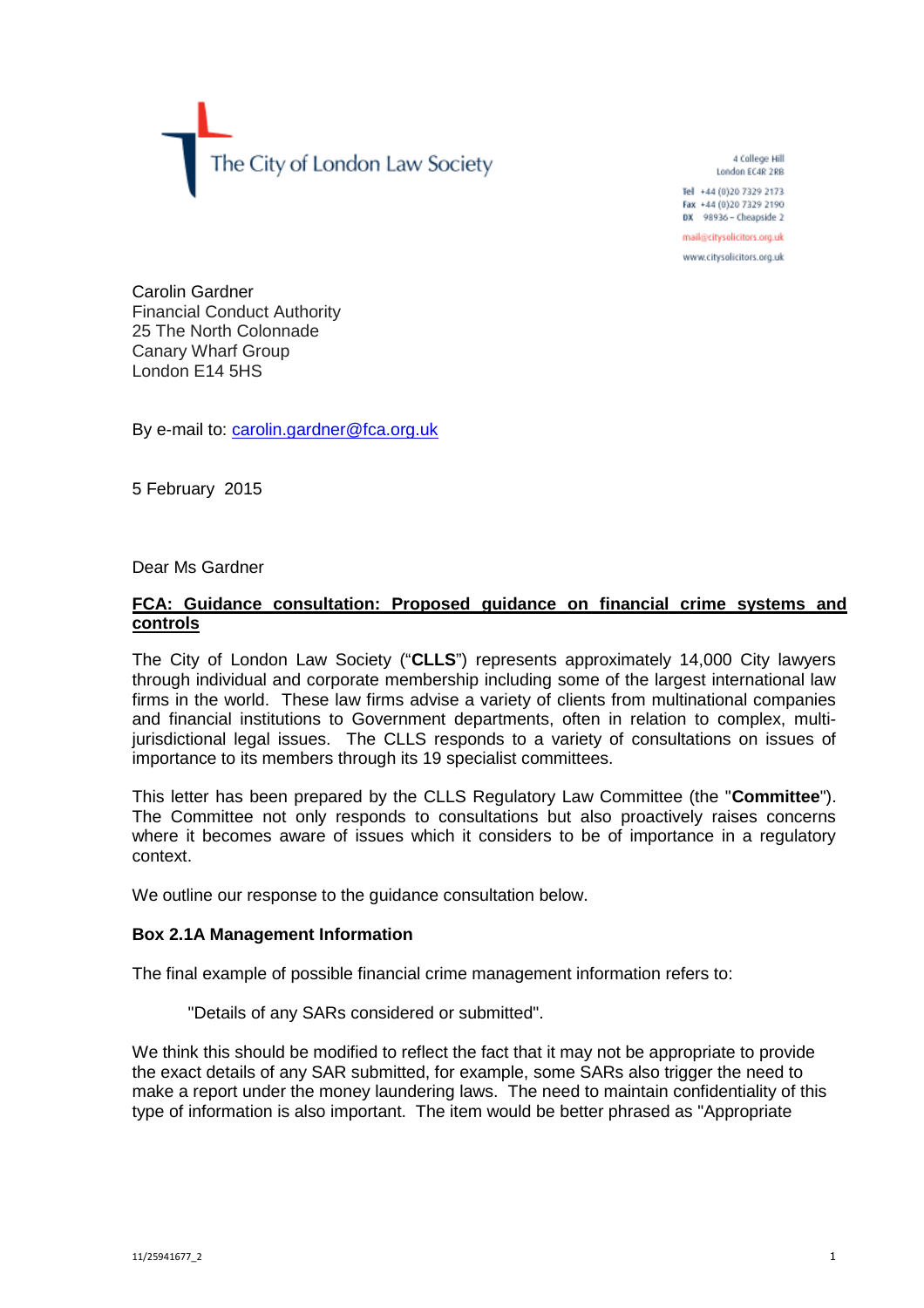information concerning SARs considered or submitted, taking into account the relevant circumstances".

## **Box 2.3 Risk Assessments**

This notes that a business-wide risk assessment should:

"… draw on a wide range of information. It is not normally enough to consider just one source."

This paragraph concerns the risk assessment relating to the business of a firm, in that context it is not clear to us what is meant by "one source". In our view this needs further clarification.

#### **Box 3.7 Handling higher risk situations – Enhanced Due Diligence**

This states "The extent of EDD must be commensurate to the risk associated with the business relationship or occasional transaction but firms can decide, in most cases, which aspects of CDD they should enhance".

We think it would be helpful here to refer to the fact that it is only in the specific cases covered by Regulation 14 of the Money Laundering Regulations where there are specific EDD requirements. We were also confused by the link of this statement to Money Laundering Regulation 7. We think it should also be made clear that the references to beneficial owner and "individuals exercising control" in the examples of EDD will not always be relevant. The business of a 25% shareholder may or may not have any relevance to the business relationship actually being established between the firm and its customer.

As a general comment, the observations we have made above are relevant to the proposed amendments to Part 2 of the Guide.

# **Annex 1 - Common Terms**

Paragraph 2.6 states that this text is not guidance on rules and is not subject to consultation.

In our view this text should be subject to consultation as it influences the interpretation of the guidance. We have the following comments:

 The current introductory paragraph to the Annex states that it is a list of common and useful terms for reference purposes.

The current "definition" of "Source of Funds and Source of Wealth" starts with the following statement:

"As part of their customer due diligence and monitoring obligations, firms should establish that the source of wealth and source of funds involved in the business relationship or occasional transaction is legitimate. They are required to do so where the customer is a PEP".

A definition should not contain the word "should" (which is explained in the introduction to the Guidance Consultation as a word which is used to describe how the FCA would normally expect a firm to meet its financial crime obligations). Provisions which are intended to have substantive effect should be in the text and not in the definitions.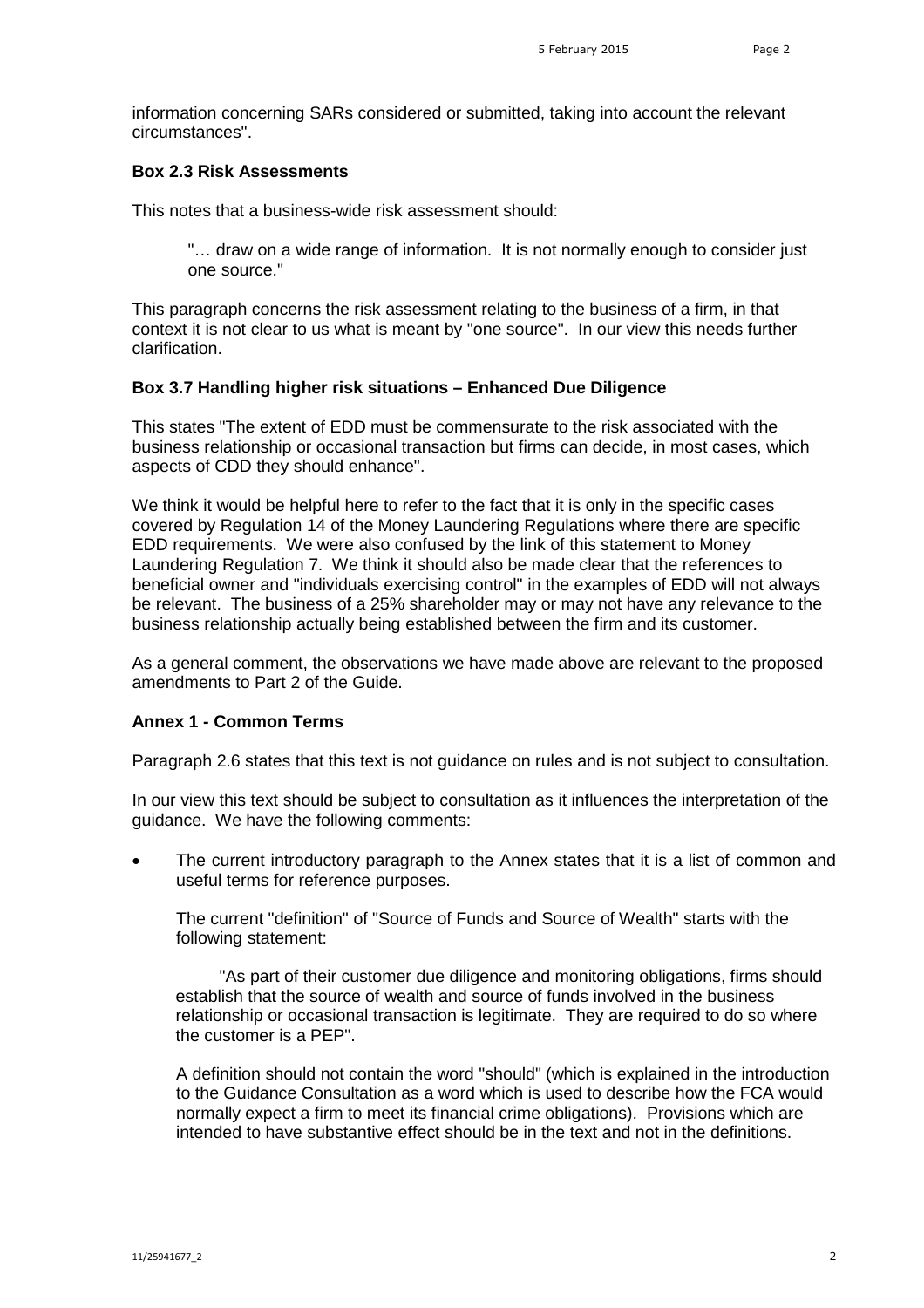In addition, the statement overstates the position and indeed does not properly reflect the more substantive provisions of the existing guidance. It is clear from the existing guidance that establishing the source of wealth and source of funds is relevant to high risk business relationships. There is no mention of this on the page which deals with standard customer due diligence checks. We suggest this paragraph should be deleted.

 The new wording inserted into "Source of Funds" says that this term refers to the activity that generated the funds, not the means through which the customer's funds were transferred. This is not always the way in which this term is used - see JMLSG paragraph 5.3.92. It may be the way it is used in the guidance, but there needs to be some clarification to avoid confusing the reader.

If you would find it helpful to discuss any of these comments then we would be happy to do so. Please contact either Karen Anderson by telephone on +44 (0) 20 7466 2404 or by email at [karen.anderson@hsf.com](mailto:karen.anderson@hsf.com), or Peter Richards Carpenter by telephone on +44 (0) 20 3400 4178 or by emailat [peter.richards-carpenter@blplaw.com](mailto:peter.richards-carpenter@blplaw.com), in the first instance.

Yours sincerely

**Karen Anderson** *Co-chair, CLLS Regulatory Law Committee*

Peter Richards. Carpenter

**Peter Richards-Carpenter** *Co-chair, CLLS Regulatory Law Committee*